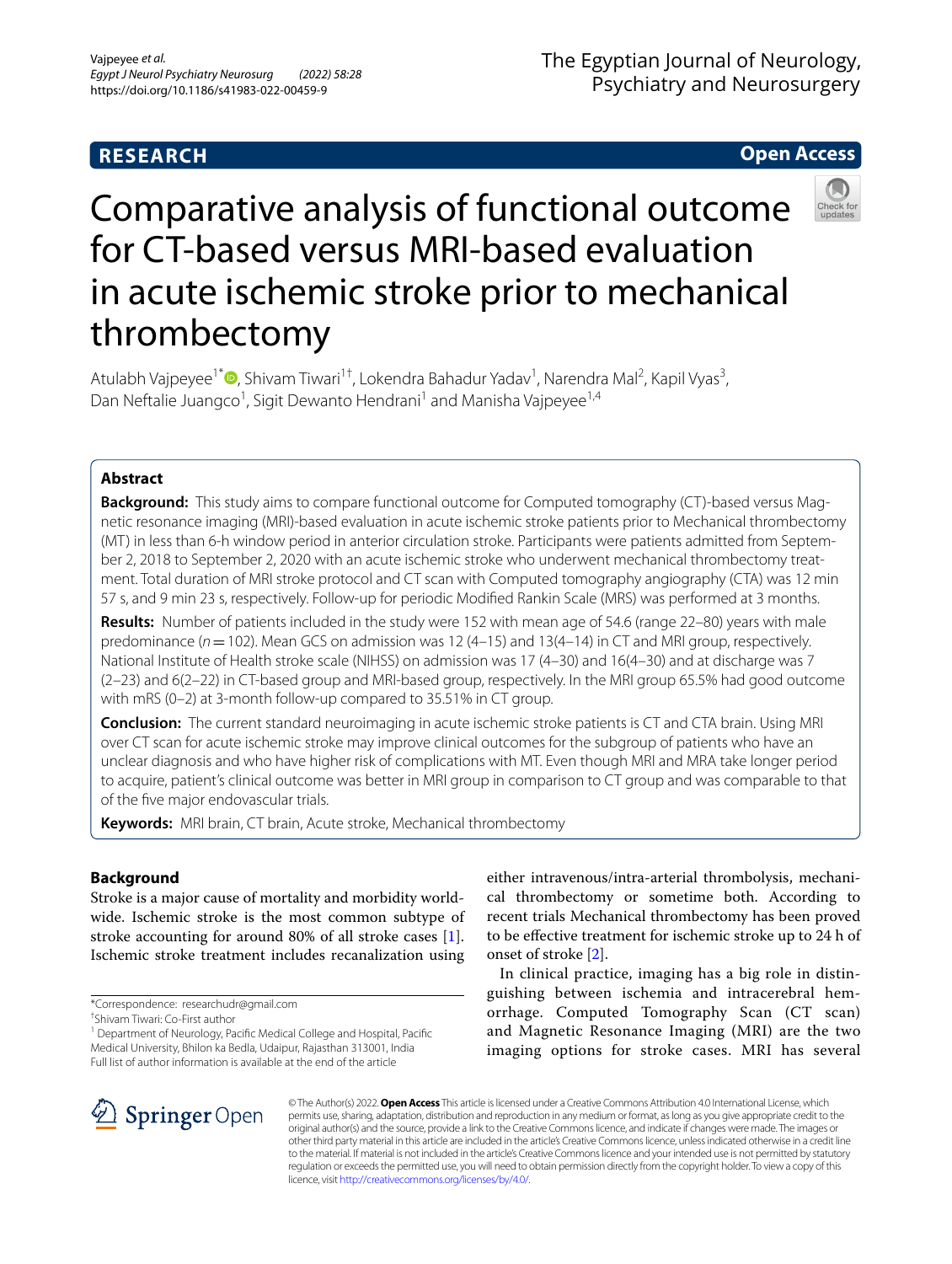advantages over CT Scan to examine the brain parenchyma in patients with acute ischemic stroke, such as detecting symptomatic ischemic lesions within few minutes of stroke onset, excluding stroke mimics, detecting ischemic lesions in the brain stem, distinguishing newly symptomatic from chronic ischemic lesions and establishing prognosis. This is true especially for the large "malignant" perfusion patterns at early timepoints, for which the risks of treatment may outweigh the benefits [\[1](#page-6-0)]. However, MRI has disadvantages, such as more acquisition time, contraindications with certain cardiac pacemaker, patients with severe claustrophobia and difficulty in monitoring of patients inside the MRI suite. The main reason many centers do not use MRI for routine stroke protocol is the time required to perform a complete examination, which can exceed 30 min. This fact has limited the use of MRI as routine imaging protocol to screen for acute ischemic stroke patients for mechanical thrombectomy [\[3](#page-6-2)].

The most important MRI technique for selecting acute ischemic stroke patients for reperfusion therapy is Difusion-weighted MR imaging (DWI). DWI has emerged as the most sensitive (88 to 100%) and specifc (95 to 100%) imaging technique for acute infarct even at very early timepoints after symptom onset [[4\]](#page-6-3). DWI can detect relatively small cortical lesions and deep or sub cortical lesions including those in the brain stem or cerebellum areas which are often poorly visualized with standard MRI sequences and CT scan [[5](#page-6-4)].

MR angiography (MRA) is a vascular imaging technique which provides an essential piece of information in the initial assessment of acute stroke patients and in the evaluation of the outcome of reperfusion therapies. In fact, location and extension of the vascular occlusion provides valuable information in predicting response to intravenous thrombolysis and, therefore, for selecting appropriate candidates for intra-arterial thrombectomy [[6](#page-6-5)]. MRA is commonly performed in combination with brain MRI in the setting of acute stroke to guide therapeutic decision making [[3](#page-6-2), [7](#page-7-0)]. In nutshell CT-based protocols are easily available, time efficient, relatively free of motion artifacts and patient cooperation but MRI offers better infarct assessment, saving contrast use, radiation safety, better detection of posterior fossa infarct and micro bleeds. Additional Perfusion studies in CT-based protocol may address extent of infarct and oligemia much better though has inherent complexities in routine performance and interpretation.

The objective of this study is comparison of functional outcome in CT-based versus MRI-based evaluation of functional outcome in acute ischemic stroke.

#### **Methods**

This study is a prospective gathered in house registry (PMU/085/09/2018-09/2020) consisting of all patients with acute ischemic stroke at our Comprehensive stroke center. Participants were 152 patients admitted from September 2, 2018 to September 2, 2020 with acute ischemic stroke who underwent mechanical thrombectomy treatment. Patients with a clinical diagnosis of acute stroke were evaluated using National Institutes of Health Stroke Scale (NIHSS), modifed Rankin scale (mRS) and were randomized into MRI brain-based protocol or CT-based protocol consecutively.

The regional review board has approved the use of human subjects for this study. All participants had given written informed consent. This Study did not require further approval as it used existing standard imaging, such as CT scan and MRI. There was no new drug or invasive procedure used in this study outside the standard existing recommendation.

#### **Patient inclusion and exclusion criteria**

Patients aged 18–80 years with acute ischemic stroke and symptomatic anterior proximal large vessel occlusion on CTA/MRA/DSA with NIHSS of at least 2 points within 6 h of stroke onset with informed consent was included in the study. A specifc exclusion criterion for intended mechanical thrombectomy is concurrent myocardial infarction or severe infection (endocarditis or sepsis), uncontrollable hypertension defned as systolic blood pressure>185 mmHg or diastolic pressure>110 mmHg, Life expectancy of less than 90 days before stroke onset, pregnant or lactating women, known severe allergy to radiographic contrast medium and improvement of NIHSS score>4 in less than 1 h. CT or MRI evidence of signifcant mass efect with midline shift, CT or MRI showing more than 1/3 of MCA territory infarct, CT or MRI evidence of intracranial hemorrhage (ICH), Subarachnoid Hemorrhage (SAH), Aneurysm or Cerebral arteriovenous malformations (CAVMs).

Fast imaging techniques such as echo-planar imaging (EPI), Propeller (GE)/ BLADE (Siemens) and turbo spin echo has signifcantly reduced the timing of MRI scan without compromising the image quality. The purpose of this study was to establish the feasibility of a fast MR protocol that can be obtained in  $\approx$ 13 min.

In MRI on a 1.5 T (Siemens Essenza) MR system, we followed a protocol of MRI consuming less time taken with imaging protocol including difusion-weighted imaging (DWI), EPI fluid attenuation inversion recovery imaging (FLAIR), EPI-gradient recalled echo (GRE), MRA brain & neck (TOF). We removed the sagittal T2, coronal FLAIR and axial T1 and axial T2 sequences from the fast MR protocol for acute stroke to reduce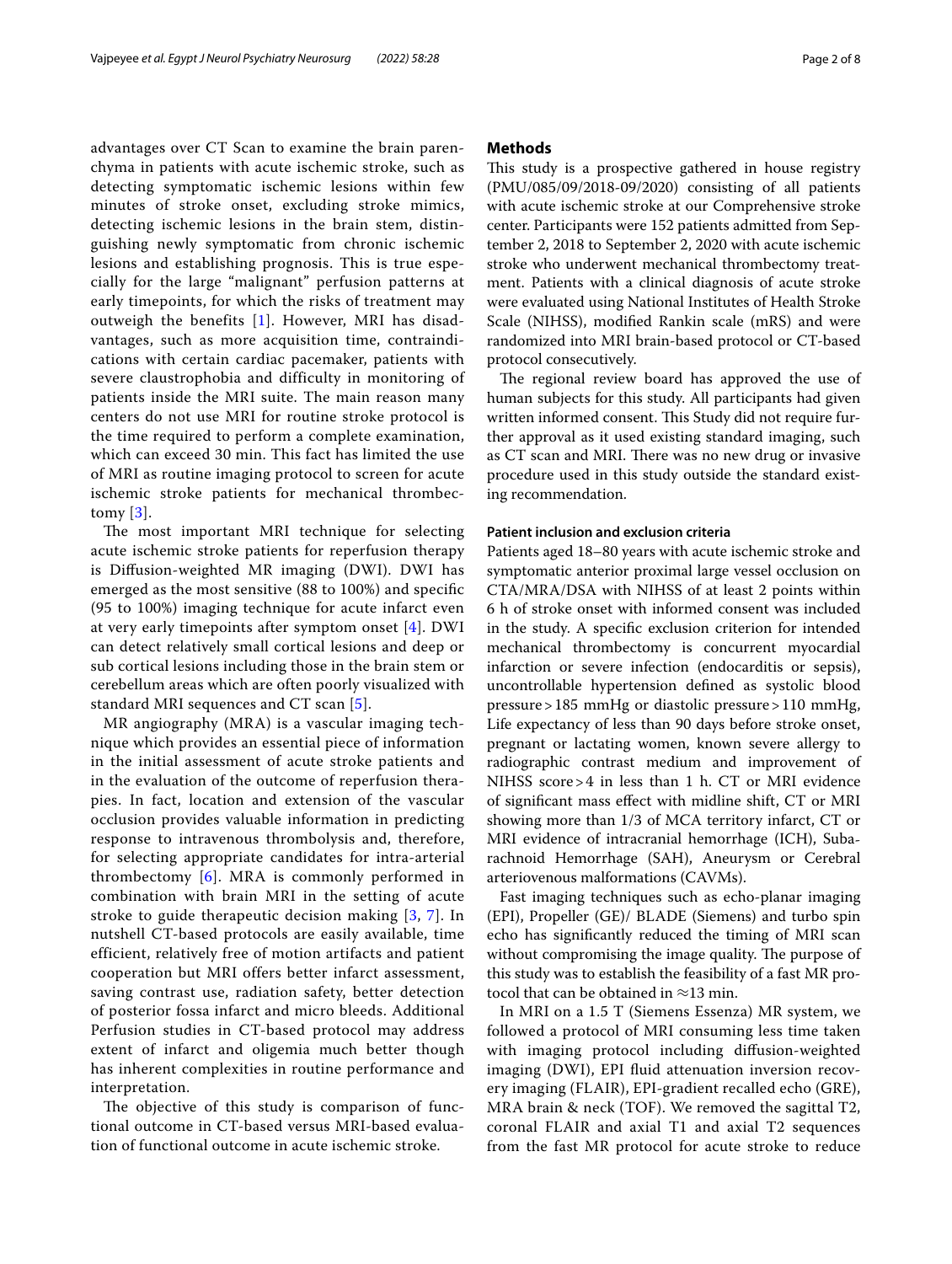timing as the above mentioned sequences does not afect the diagnosis of the stroke. If there is stroke mimic-like condition than we add these sequences for further additional information.

In addition to the new sequences which consume lesser amount of time, we have changed the certain parameters of the sequences. We have reduced the phase resolution from 80 to 70 in axial FLAIR and SWI sequences avoiding the 500 B value images and only acquired the 0 and 1000 B value images in DWI this further reduced the timings of the MRI scan. We have also changed the slice thickness of TOF angiography neck and brain from 0.6 to 0.8 and reduced phase FOV from 100 to 80–85 (vary according the patient) and also reduced the base resolution of angiography from 320 to 256 and phase resolution to 70 to 63 reduce the scan time dramatically and when this MR scan compared with the MR scan obtained by the sequences with normal parameters (provided by factory settings of the machine), No signifcant diference in the image quality was shown.

Detailed parameters of sequence timings are shifting and preparation time-2 min, localizer-20 s, DWI Axial 1 min 10 s, SWI Axial 1 min 27 s, FLAIR Axial 2 min 5 s, TOF MRA Brain 2 min 50 s, Localizer Neck 15 s and TOF MRA Neck 2 min 50 s. The time taken for the post processing of TOF angiography is negligible as after acquiring the TOF raw data we can obtain 3D image reconstruction in just 10 s each for brain and neck angiography. Total duration of the scan time is 12 min and 57 s.

The 13-min time is an estimate calculated based on all steps required to complete the image acquisition. It should be noted that acquisition time may vary on a case by case basis depending on factors, such as patient cooperation and technical difficulties.

All the CT scan head and CT angiography were performed on the 128 slice dual source CT scanner of Somatom defnition by Siemens.

When, we see the only scan timing, which is less than a minute, but few additional time consuming process which are also necessary for scan. The total, calculated time of CT scanning with reconstruction is approximately 10 min which is less than the time taken for MR stroke protocol. It does not include the timing of contrast flling in the injector as it is already prepared before patient shift.

The Various details of the timing for CT scan are shifting and positioning 2 min, Topogram and planning 20 s, CT head scan time 18 s, Reconstruction time 2 min 30 s, Plain Angio scan 6 s, Contrast Bolus tracking 40 s, Angio run contrast 20 s, Angio reconstruction 3 Min, total time is 9 min 23 s (Fig. [1\)](#page-3-0).

We performed Modifed Rankin Scale (MRS) at admission, and at 3 months. Patients who refused to sign the informed consent, non cooperative or non ft for MRI or CT scan for the study, were excluded before randomization. To achieve the objective the hypothesis is framed which is further tested (Table  $2$ ). There is no significant diference on outcome based on CT and MRI scan after

#### **Statistical analysis**

3 months.

The CT and MRI groups were compared using the Mann–Whitney *U* test for quantitative variables and the  $\chi^2$  test for qualitative variables. Factors with a significant (*P*<0.10) association with favorable outcome in analysis—that is, age, hypertension, hyperlipidemia ischemic heart disease, National Institutes of Health Stroke Scale score, diabetes mellitus, history of previous stroke. For two groups CT-based versus MRI-based outcome prior to mechanical thrombectomy, and imaging modality (MRI versus CT)—were candidates for the model. Reported *P* values were two-sided, with values < 0.05 indicative of a signifcant diference. All tests were twosided. The statistical analysis was performed using SPSS (Version 25.0; IBM,)

#### **Results**

Total 152 patients were included in the study with mean age of 54.6 (range 22–80) years with male and female being 102 and 50, respectively. Both groups CT protocol performed and MRI protocol performed had 76 patients each. Mean NIHSS on admission was 17 (4–30) and 16(4–30) and at discharge was 7 (2–23) and 6 (2–22) in CT-based and MRI-based groups, respectively. Results showed that 44.07% and 43.42% of the patients had hypertension, smoker 30.26% and 34.21%, diabetes mellitus 27.63% and 38.15% hyperlipidemia 55.26% and 50%, ischemic heart disease 15.78% and 13.15%, tobacco chewing 60.52% and 57.89%, alcohol 28.94% and 23.68%, history of previous stroke 19.73% and 18.42%, as a risk factor of stroke in CT and MRI group, respectively. There was no statistical significant difference in as tandem lesion is 6.57% and 7.89% in CT and MRI group, respectively, ICAD is 18.42% and 19.73% in CT and MRI group, respectively, T occlusion is 26.3% and 30.26% in CT and MRI group, respectively, and IV rt-PA is 28.95% and 27.63% in CT and MRI group, respectively, before enrollment in the study (Table [1](#page-4-1)). Both groups were age, sex matched and risk factors were not statistically different. Average stroke onset to door time was 227 min (range 45–360) and 229(47–360), door to needle time was 110 (range 54–300) and 125 (range 60–310) and stroke to groin puncture time was 342 min (range 120– 600) and 350 min (range 126–610) in CT and MRI group,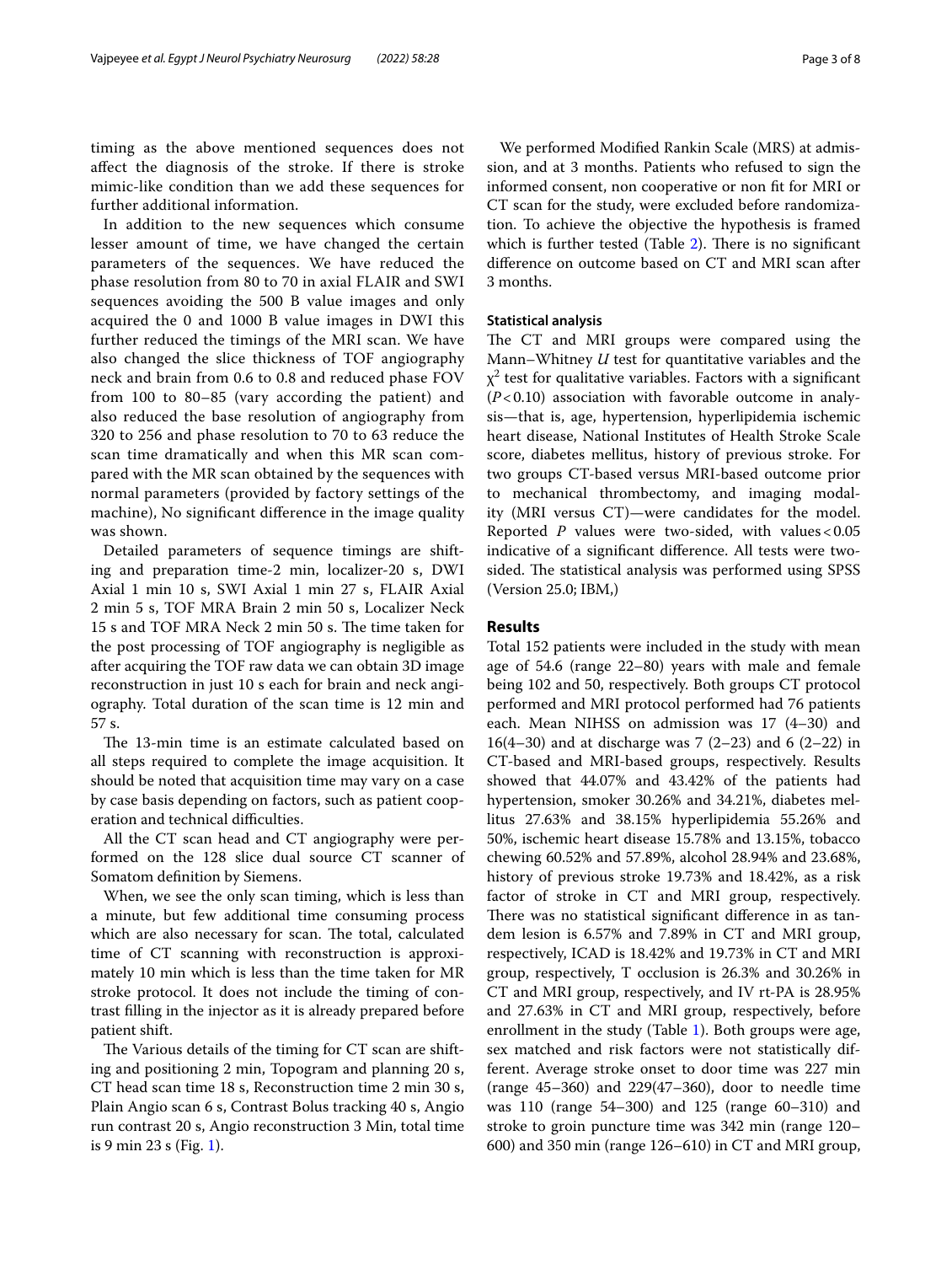

<span id="page-3-0"></span>**Fig. 1** Flow diagram of the study. CT and MRI timing protocols used in the study. The CT and MRI groups were compared using the Mann– Whitney *U* test for quantitative variables and the  $\chi^2$  test for qualitative variables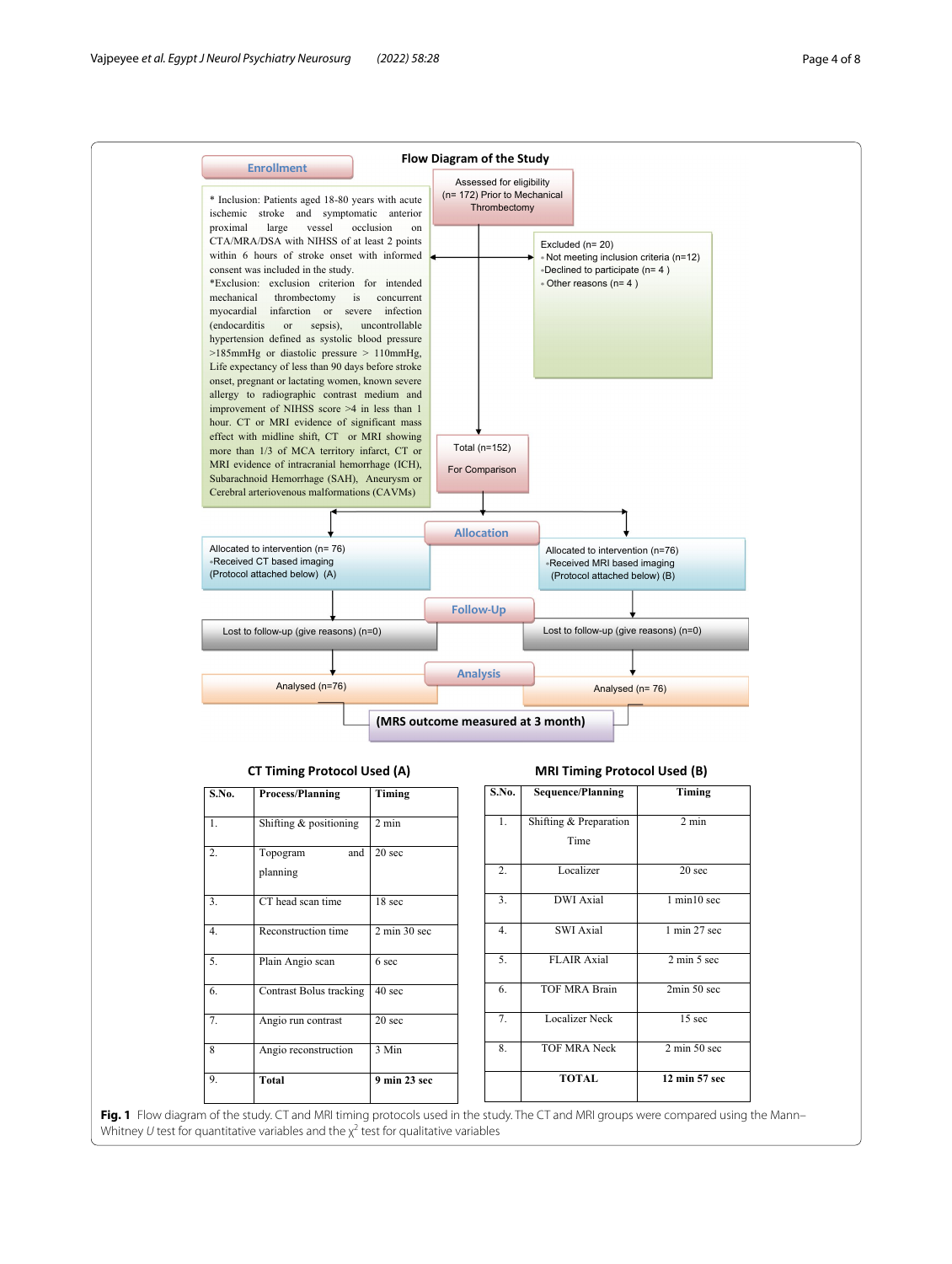<span id="page-4-1"></span>**Table 1** Baseline characteristics and outcome parameters according to the proposed criteria of the CT and MRI

| $(n=152)$                      | CT              | MRI               | p values |
|--------------------------------|-----------------|-------------------|----------|
| Characteristics                | $N = 76 n$ (%)  | $N = 76 n$ (%)    | 0.34     |
| Age mean (range) (years)       | 51.4 (22–76)    | 57.8 (23-80)      | 0.23     |
| Sex (male) %                   | 50 (65.78%)     | 52 (68.42%)       | 0.31     |
| Smoker                         | 23 (30.26%)     | 26 (34.21%)       | 0.42     |
| Diabetes mellitus              | 21 (27.63%)     | 29 (38.15%)       | 0.54     |
| Hypertension                   | 34 (44.07%)     | 33 (43.42%)       | 0.64     |
| hyperlipidemia                 | 42 (55.26%)     | 38 (50%)          | 0.65     |
| Ischemic heart disease         | 12 (15.78%)     | 10 (13.15%)       | 0.66     |
| Tobacco chewing                | 46 (60.52%)     | 44 (57.89%)       | 0.67     |
| Alcohol                        | 22 (28.94%)     | 18 (23.68%)       | 0.73     |
| History of previous stroke     | 15 (19.73%)     | 14 (18.42%)       | 0.76     |
| IV rtPA                        | 26 (28.95%)     | 23 (27.63%)       | 0.56     |
| Tandem lesions                 | 5 (6.57%)       | 6(7.89%)          | 0.48     |
| <b>ICAD</b>                    | 14 (18.42%)     | 15 (19.73%)       | 0.62     |
| T-occlusion                    | 20 (26.31%)     | 23 (30.26%)       | 0.54     |
| Baseline NIHSS-median<br>(IQR) | $17(4-30)$      | $16(4-30)$        | 0.86     |
| mRS at 90 days—median<br>(IQR) | $5(3-6) (n=76)$ | $1(0-2) (n = 76)$ | $0.006*$ |

Data are presented as *n*/*N* (%) or median (interquartile range). *CT* computed tomography, *MRI* magnetic resonance imaging, *NIHSS* National Institutes of Health Stroke Scale, *ICAD* Intracranial atherosclerotic disease

\* Signifcant

respectively (Table [2\)](#page-4-0). In the MRI group 65.5% patients had good outcome (MRS between 0 and 2) at 3-month follow-up in comparison to 35.51% in CT group. In this study recanalization rate were comparable in both CT and MRI group.TICI 2b-3 in 92% in MRI group and 90% in CT group. There is statistically significant difference in hemorrhagic transformation after the procedure in CT (27.63%) and MRI (2.63%) group, respectively. Hypothesis testing result suggest that MRI protocol group had better modifed Rankin scale-based outcome compared to CT scan protocol group. Imaging modality was not

signifcantly associated with functional outcome in the multivariable analysis. (Tables [3](#page-5-0), [4,](#page-5-1) Figs. [2](#page-5-2), [3.](#page-6-6))

#### **Discussion**

We compared our study's CT and MRI evaluation protocol groups and also compared with big trials using CTbased protocols, such as MR CLEAN, ESCAPE, EXTEND IA, SWIFT PRIME, and REVASCAT. We can see that the stroke onset to door time in our institution is longer, with a diference 23 min with CT group and 25 min with MRI group compared to MR CLEAN, 58 min with CT group and 60 min with MRI group compared to ESCAPE, 37 min with CT group and 39 min with MRI group compared to SWIFT PRIME, and 4 min with CT group and 6 min with MRI group compared to REVASCAT. Tis means that we need improvement in several points such as educating people in our city for stroke awareness and also improve the quality service of the picking up patients using ambulance [[8\]](#page-7-1)

This means that despite the use of MRI Brain as protocol of neuroimaging in acute stroke ischemic patients, our door to groin puncture time is not signifcantly different from CT-based studies [[8\]](#page-7-1).

The result of follow-up of our study reveals good outcome (MRS 0–2),in 65.5% of MRI group patients compared to 35.51% in CT group patients, while in other CT-based studies, good outcome was present in 33% in MR CLEAN [\[9](#page-7-2)], 51% in ESCAPE [[10](#page-7-3)], 75% in EXTEND IA [\[11](#page-7-4)], 59% in SWIFT PRIME, and 44% in REVASCAT [[12\]](#page-7-5). In follow-up outcome (MRS at 3 months), our studies is only inferior to EXTEND IA studies. This means that in reality our treatment is slightly delayed due to MRI examination. We had better or non inferior patients outcome compared to our own and other major studies published (MR CLEAN, ESCAPE, EXTEND IA, SWIFT PRIME, and REVASCAT) [\[8](#page-7-1)].

Probably MRI brain offers better selection for mechanical thrombectomy due to better assessment of extent of infarct, thereby increasing safer outcome of patients.

<span id="page-4-0"></span>

|  | Table 2 Comparison data between our study and five maior mechanical thrombectomy trials |  |
|--|-----------------------------------------------------------------------------------------|--|
|--|-----------------------------------------------------------------------------------------|--|

|                                        | <b>PMCH</b><br>Total $N=152$ |                          | <b>MR CLEAN</b><br>$N = 233$                                                                             | $N = 165$ $N = 35$       | ESCAPE EXTEND IA | <b>SWIFT PRIME</b><br>$N=98$ | <b>REVASCAT</b><br>$N = 103$ |
|----------------------------------------|------------------------------|--------------------------|----------------------------------------------------------------------------------------------------------|--------------------------|------------------|------------------------------|------------------------------|
|                                        | СT                           | MRI<br>$N = 76$ $N = 76$ |                                                                                                          |                          |                  |                              |                              |
| Imaging modalities                     |                              |                          | CT, CTA MRI, MRA CT, CTA, MRA perfusion CT, CTA CT, CTA, CT Perfusion CT, CTA, CT Perfusion CT, CTA, MRI |                          |                  |                              |                              |
| Stroke onset to Door time              | 227                          | 229                      | 204                                                                                                      | 169                      |                  | 190                          | 223                          |
| Door to Groin Puncture time            | 110                          | 125                      | $\qquad \qquad \longleftarrow$                                                                           | 90                       | 113              | 95                           | 109                          |
| Stroke onset to groin puncture<br>time | 342                          | 350                      | 260                                                                                                      | $\overline{\phantom{0}}$ | 210              | 224                          | 269                          |

*PMCH* Pacifc Medical College and Hospital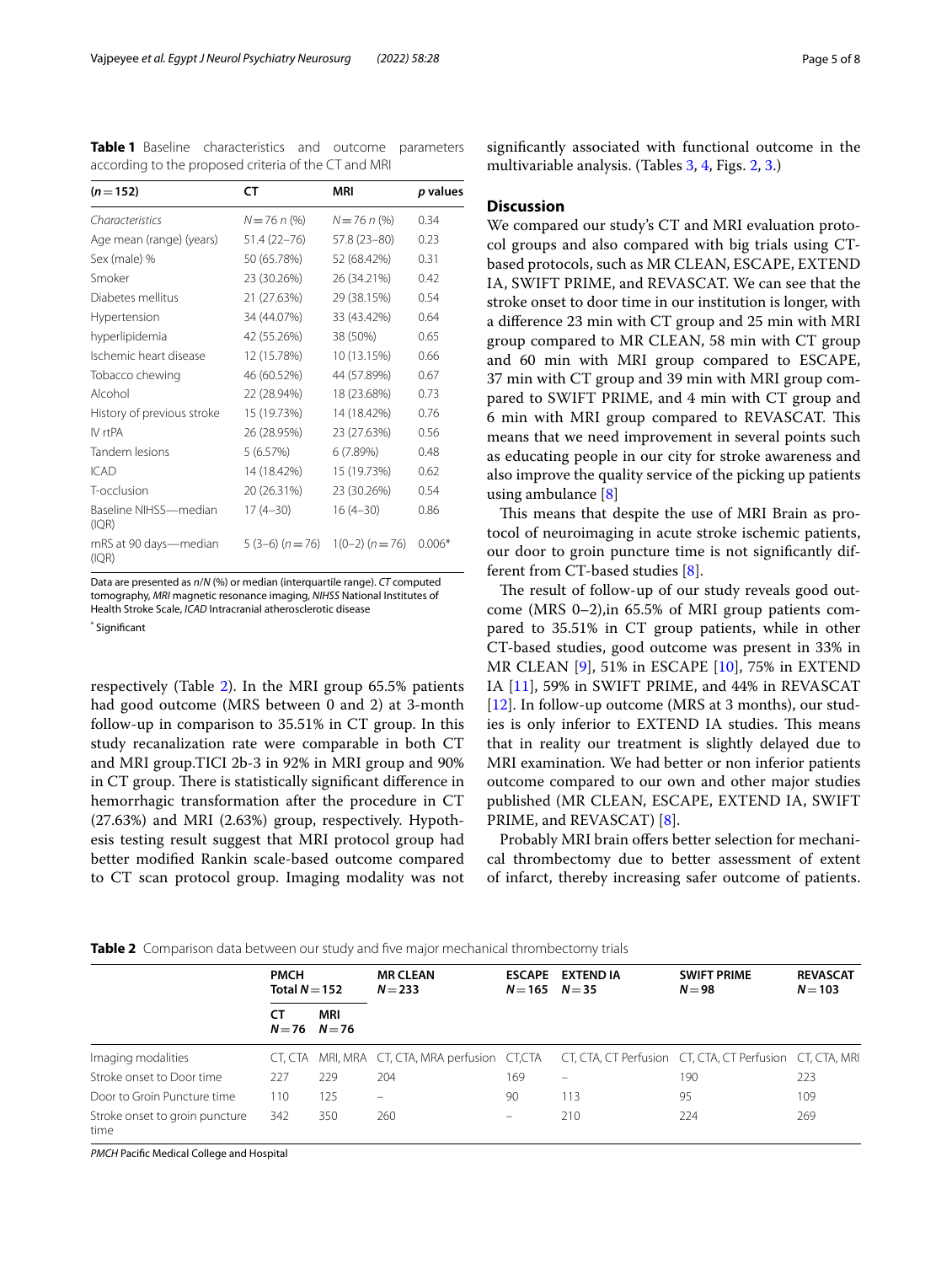| <b>MRS</b>     | <b>MRI</b> | <b>MR CLEAN</b> | <b>ESCAPE</b> | <b>EXTENDIA</b> | <b>SWIFT PRIME</b> | <b>REVASCT</b> |
|----------------|------------|-----------------|---------------|-----------------|--------------------|----------------|
| $\mathcal{O}$  | 18.42      | 3               | 14            | 25              | 17                 |                |
|                | 27.63      | 9               | 20            | 25              | 25                 | 18             |
| 2              | 19.73      | 21              | 17            | 20              | 17                 | 19             |
| 3              | 11.84      | 19              | 16            | 17              | 12                 | 18             |
| 4              | 7.89       | 22              | 13            |                 | 15                 | 8              |
| 5              | 10.52      | 6               | 6             | $\Omega$        |                    | 12             |
| 6              | 3.94       | 21              | 10            | 9               | Q                  | 18             |
| Good (MRS 0-2) | 65.78      | 33              | 51            | 70              | 59                 | 44             |
| Bad (MRS 3-6)  | 34.19      | 68              | 45            | 29              | 39                 | 56             |

<span id="page-5-0"></span>**Table 3** Comparison of MRS (%) scores at 3 months between our study and other clinical trials

<span id="page-5-1"></span>**Table 4** Patients MRS Score after 3 months, evaluated through CT and MRI

| <b>MRS</b>     | <b>PMCH</b> |       |  |  |
|----------------|-------------|-------|--|--|
|                | CT%         | MRI%  |  |  |
| 0              | 7.89        | 18.42 |  |  |
| 1              | 11.84       | 27.63 |  |  |
| $\overline{2}$ | 15.78       | 19.73 |  |  |
| 3              | 14.47       | 11.84 |  |  |
| $\overline{4}$ | 25          | 7.89  |  |  |
| 5              | 15.78       | 10.52 |  |  |
| 6              | 9.21        | 3.94  |  |  |
| Good (MRS 0-2) | 35.51       | 65.78 |  |  |
| Bad (MRS 3-6)  | 64.46       | 34.19 |  |  |

*PCMH* Pacifc Medical College and Hospital

Similar results were shown in patients undergoing IVT in extended window period patients in MRI-based protocols [\[13](#page-7-6)]. Few previous studies compared CT and MRI-based protocol in acute ischemic stroke prior to endovascular therapy with no overall increase in better outcome with MRI though reduced risk of symptomatic intra cerebral hemorrhage was reported [[14](#page-7-7), [15\]](#page-7-8).

#### **Conclusion**

The current standard neuroimaging in acute ischemic stroke patients is CT and CTA brain. Using MRI over CT scan for acute ischemic stroke may improve clinical outcomes for the subgroup of patients who have an unclear prognosis, diagnosis and who have higher risk with mechanical thrombectomy. It appears that clearer and

<span id="page-5-2"></span>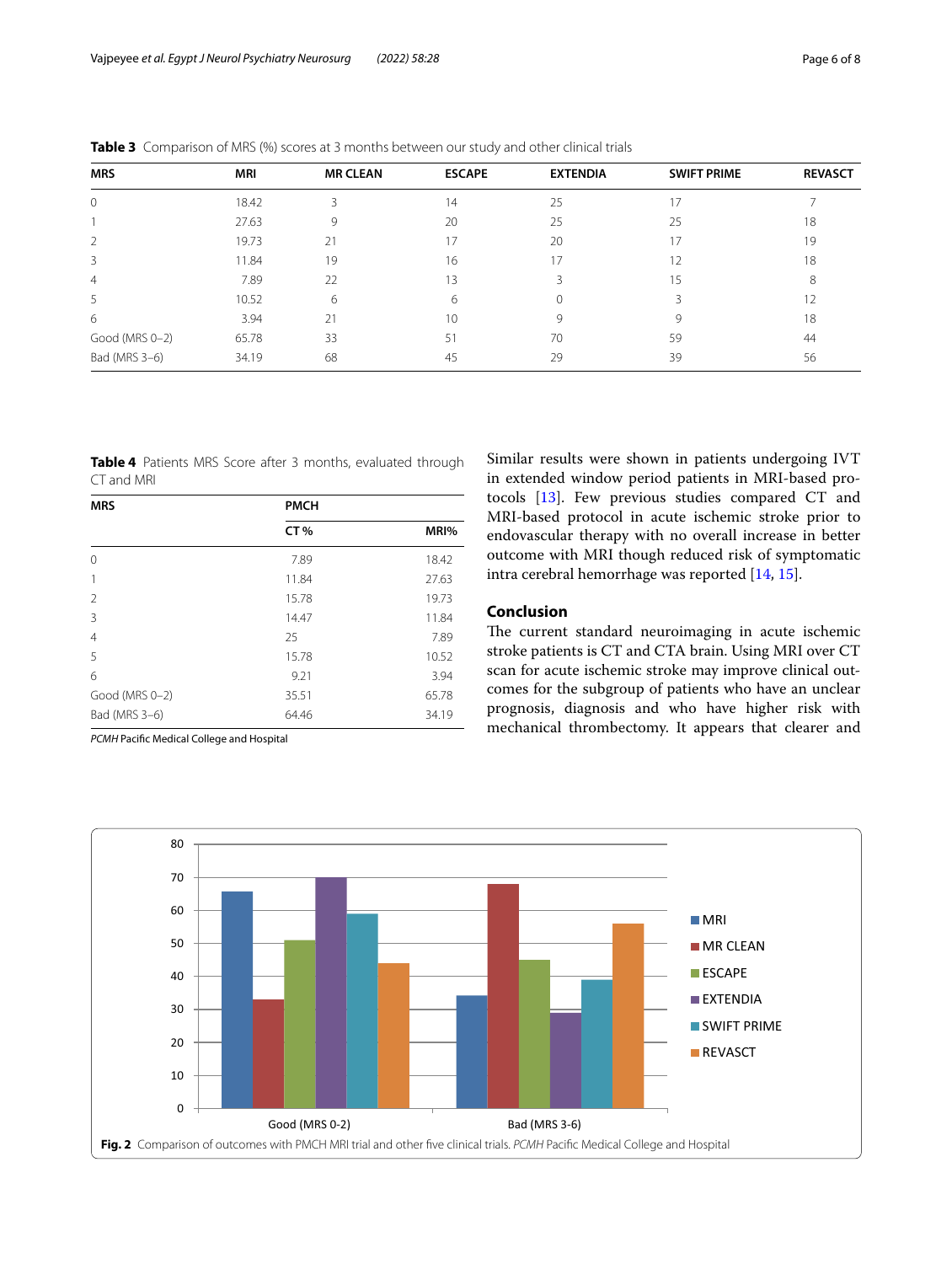

<span id="page-6-6"></span>earlier visualization of bigger infarct on MRI and MRA compared to CT and CTA might save patient from futile recanalization, hemorrhagic transformation, poor outcome and extra cost despite slightly longer MRI acquision time especially in the absence of perfusion imaging.

#### **Abbreviations**

CT: Computed tomography; CTA: Computed tomography angiography; MRA: Magnetic resonance angiography; MRI: Magnetic resonance imaging; DWI: Difusion-weighted imaging; mRS: Modifed rankin; GCS: Glasgow Coma Scale; NIHSS: National Institutes of Health stroke scale; MT: Mechanical thrombectomy; DSA: Digital subtraction angiography; ICH: Intracranial hemorrhage; SAH: Subarachnoid hemorrhage; CAVMs: Aneurysm or cerebral arteriovenous malformations; FLAIR: EPI fuid attenuation inversion recovery imaging; GRE: EPI-gradient recalled echo; PMCH: Pacifc Medical College and Hospital.

#### **Acknowledgements**

The authors acknowledge the Pacifc Medical University and Hospital, for providing facilities and support during the study, the authors acknowledge subjects for their participation and cooperation in this study**.** We sincerely thank to Dr. Shivoham Singh for Statistical analysis and we thank to Yogya Tiwari for revising and English language editing in the manuscript.

#### **Authors' contributions**

AV, MV, ST, LBY, NM, and KV implemented the study. KV performed Imaging modalities and protocol. ST and LBY, KV, DJ, SD, data collection. AV and ST, LBY performed data analyses and data interpretation. AV, ST, LBY, and MV drafted the initial manuscript. AV, NM, DJ, SD, KV, ST, LBY, and MV critically reviewed the manuscript and provided inputs. AV, ST, and LBY contributed equally. All authors read and approved the manuscript.

#### **Funding**

This research received no specifc grant from any funding agency in the public, commercial, or not-for-proft sectors.

#### **Availability of data and materials**

All authors confrm the availability of data and materials.

#### **Declarations**

#### **Ethics approval and consent to participate**

The Institutional ethics committee Pacifc Medical University has approved the use of human subjects for this study. With approval Dated 6th of September

2018 with the reference number (PMU/085/09/2018-09/2020) consisting of all patients with acute ischemic stroke at our Comprehensive stroke center. All participants had given written, informed consent.

#### **Consent for publication**

Not applicable.

#### **Competing interests**

The authors declare that they have no competing interests**.**

#### **Author details**

<sup>1</sup> Department of Neurology, Pacific Medical College and Hospital, Pacific Medical University, Bhilon ka Bedla, Udaipur, Rajasthan 313001, India. <sup>2</sup> Department of Neurosurgery, Pacifc Medical College and Hospital, Pacifc Medical University, Bhilon ka Bedla, Udaipur, Rajasthan 313001, India. <sup>3</sup>Department of Radiology, Pacifc Medical College and Hospital, Pacifc Medical University, Bhilon ka Bedla, Udaipur, Rajasthan 313001, India. <sup>4</sup>Department of Reproductive Medicine and Research, Pacifc Medical College and Hospital, Pacifc Medical University, Bhilon ka Bedla, Udaipur, Rajasthan 313001, India.

## Received: 10 August 2021 Accepted: 4 February 2022<br>Published online: 22 February 2022

#### **References**

- <span id="page-6-0"></span>1. Donkor ES. Stroke in the 21st Century: a snapshot of the burden, epidemiology, and quality of life. Stroke Res Treat. 2018;2018:3238165. [https://](https://doi.org/10.1155/2018/3238165) [doi.org/10.1155/2018/3238165](https://doi.org/10.1155/2018/3238165).
- <span id="page-6-1"></span>2. Nogueira RG, Jadhav AP, Haussen DC, et al. Thrombectomy 6 to 24 hours after stroke with a mismatch between defcit and infarct. N Engl J Med. 2018;378(1):11–21. [https://doi.org/10.1056/NEJMoa1706442.](https://doi.org/10.1056/NEJMoa1706442)
- <span id="page-6-2"></span>3. Jauch EC, Saver JL, Adams HP Jr, Bruno A, Connors JJ, Demaerschalk BM, et al. Guidelines for the early management of patients with acute ischemic stroke: a guideline for healthcare professionals from the American Heart Association/American Stroke Association. Stroke. 2013;44(3):870–947.
- <span id="page-6-3"></span>Latchaw RE, Alberts MJ, Lev MH, Connors JJ, Harbaugh RE, Higashida RT, et al. Recommendations for imaging of acute ischemic stroke: a scientifc statement from the American Heart Association. Stroke. 2009;40(11):3646–78.
- <span id="page-6-4"></span>5. Lee LJ, Kidwell CS, Alger J, Starkman S, Saver JL. Impact on stroke subtype diagnosis of early difusion-weighted magnetic resonance imaging and magnetic resonance angiography. Stroke. 2000;31(5):1081–9.
- <span id="page-6-5"></span>6. Rubiera M, Ribo M, Delgado-Mederos R, Santamarina E, Delgado P, Montaner J, et al. Tandem internal carotid artery/middle cerebral artery